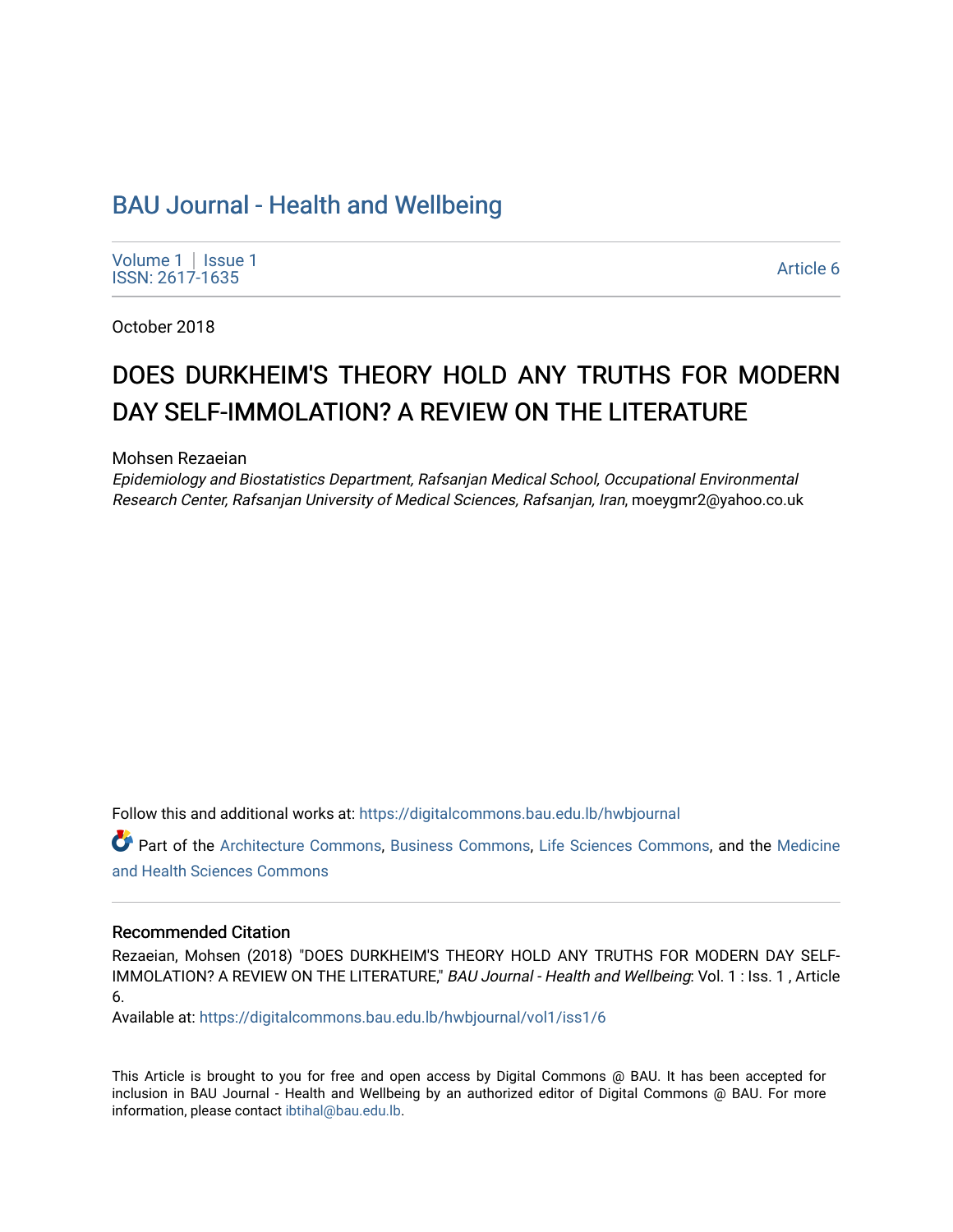# DOES DURKHEIM'S THEORY HOLD ANY TRUTHS FOR MODERN DAY SELF-IMMOLATION? A REVIEW ON THE LITERATURE

# Abstract

Durkheim categorized suicide into four types as "egoistic", "anomic", "fatalistic", and "altruistic". He further hypothesized that the last two types i.e. "fatalistic" and "altruistic" are assigned to the then traditional society. However, in the present article and through literature review I will discuss that in modern society and especially within some low and middle income countries, self-immolation on its first and second most prevalent patterns i.e. to protest at micro and macro levels, respectively could be considered as a social self-sacrifice phenomenon. Therefore, it may well categorize as the altruistic type of suicide based on Durkheim's theory.

## Keywords

Self-immolation; macro level, micro level, self-sacrifice, altruistic suicide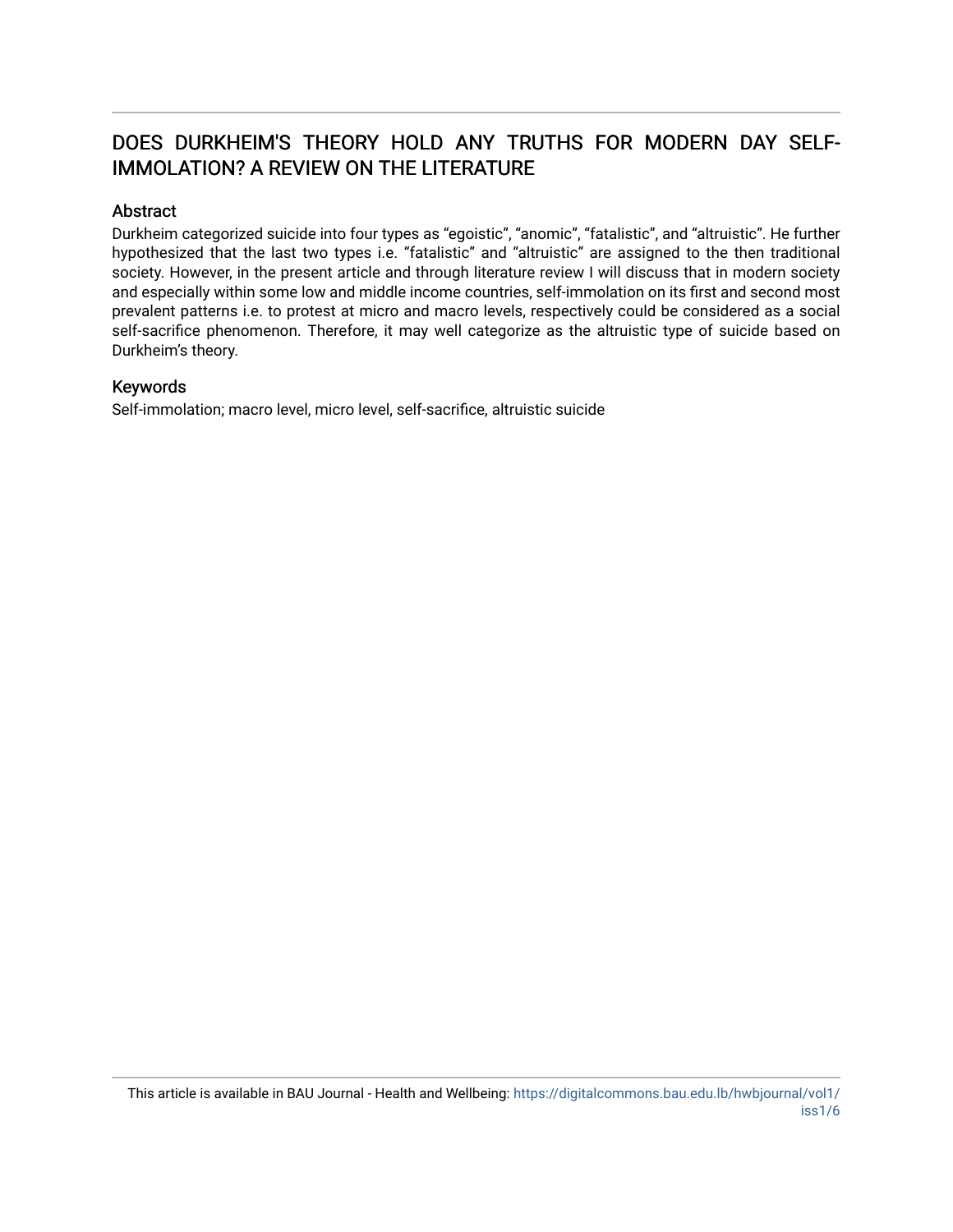# **DOES DURKHEIM'S THEORY HOLD ANY TRUTHS FOR MODERN DAY SELF-IMMOLATION? A REVIEW ON THE LITERATURE**

*M.Rezaeian*<sup>1</sup>

# **ABSTRACT**

*Durkheim categorized suicide into four types as "egoistic", "anomic", "fatalistic", and "altruistic". He further hypothesized that the last two types i.e. "fatalistic" and "altruistic" are assigned to the then traditional society. However, in the present article and through literature review I will discuss that in modern society and especially within some low and middle income countries, self-immolation on its first and second most prevalent patterns i.e. to protest at micro and macro levels, respectively could be considered as a social self-sacrifice phenomenon. Therefore, it may well categorize as the altruistic type of suicide based on Durkheim's theory.* 

#### **KEYWORDS**

Self-immolation; macro level, micro level, self-sacrifice, altruistic suicide

# **1. INTRODUCTION**

French sociologist Emile Durkheim in his book entitled "Suicide: A Study of Sociology" that was published in 1897 categorized suicide into four following types: "egoistic", "anomic", "fatalistic", and "altruistic". He further defined each type of suicide as follows: Egoistic suicide implies a suicide that occurs due to 'lack of integration of person into society'. On the contrary, altruistic suicide implies a suicide that occurs due to 'highly integration of person into society'. Furthermore, anomic suicide happens due to 'lack of regulation of person by the society' and again on the contrary, fatalistic suicide happen due to 'overregulation of person by the society' (Durkheim, 1952).

He further explained that the first two types i.e. "egoistic" and "anomic" were initially assigned to the then modern society whilst the last two types i.e. "fatalistic", and "altruistic" to the then traditional society (Durkheim, 1952). However, during recent years it has been argued that it would be possible to apply the last two types of suicide to modern society as well (Johnson, 1979). Therefore, in the present article I would like to revisit Durkheim's theory based on our current knowledge about self-immolation.

## **2. SELF-IMMOLATION AS A PARADIGM FOR ALTRUISTIC SUICIDE**

Our current knowledge reveals that self-immolation as a fatal method of suicide (Rezaeian, 2013a) in modern society and especially within some low and middle income countries might apply mostly as the fourth types of Durkheim's theory i.e. altruistic suicide. This type of suicide, as a social self-sacrifice phenomenon, is often culturally approved and happens in community in which a low value is considered for some of its members. Therefore, altruistic suicide is usually distinguished by four features: "an excessive societal integration"; "a support from public opinion"; "a positive emotionally"; and finally

 $\overline{a}$ 

<sup>1</sup> Mohsen Rezaeian

Epidemiology and Biostatistics Department, Rafsanjan Medical School, Occupational Environmental Research Center, Rafsanjan University of Medical Sciences, Rafsanjan, Iran. E-mai[l moeygmr2@yahoo.co.uk](mailto:moeygmr2@yahoo.co.uk)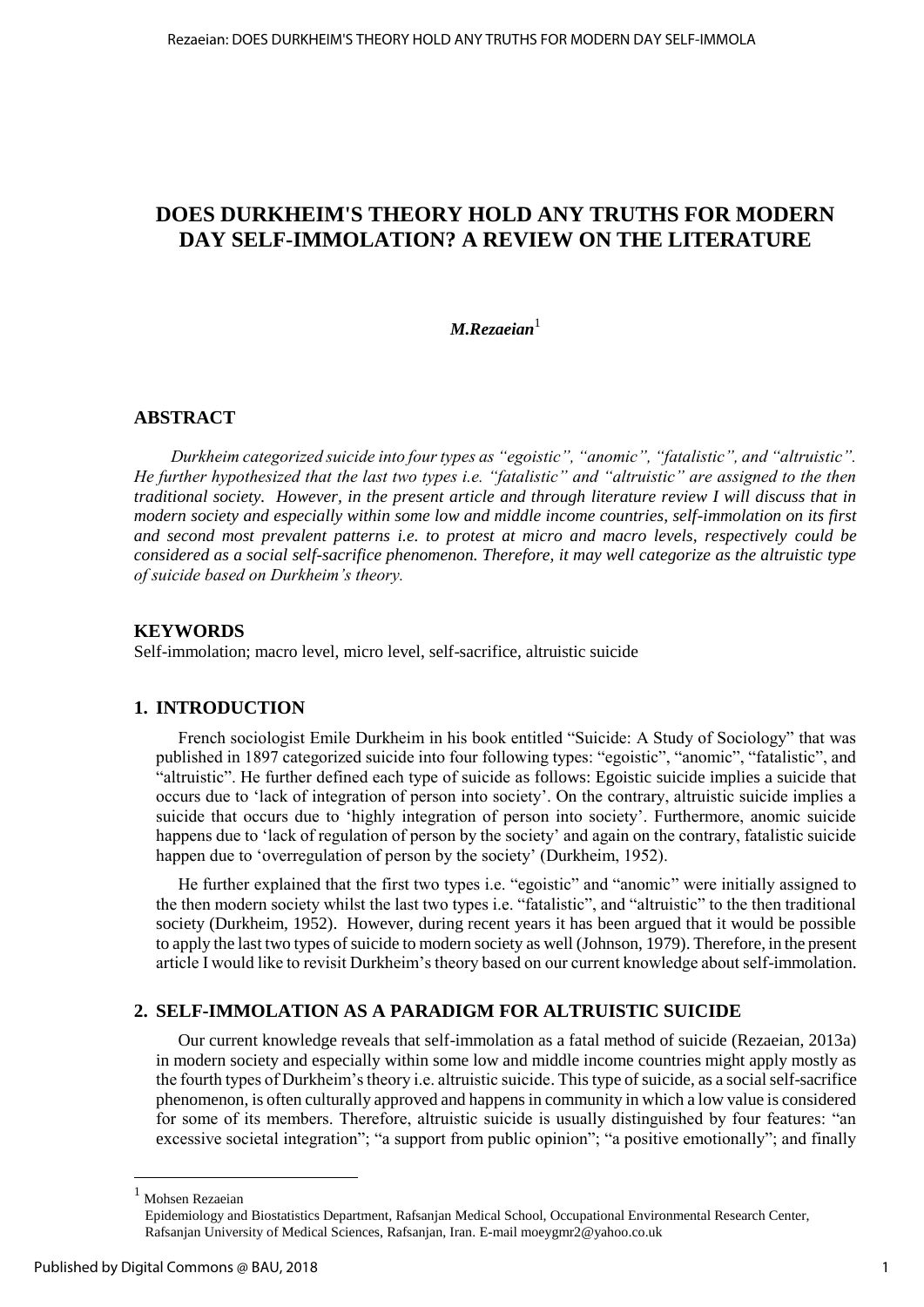"it benefits society materially or culturally" (Stack, 2004). Now let us have a closer look at the prevalent types of self-immolation in our current world.

#### **3. THE PREVALENT TYPES OF SELF-IMMOLATION IN OUR CURRENT WORLD**

The first most prevalent type of self-immolation (Rezaeian, 2015a) occurs when people most often young married illiterate women self-olate in some low and middle income countries such as Bangladesh (Mashreky, Rahman, Svanström, et al. 2011), Sri Lanka (Laloe¨ & Ganesan, 2002), India (Rezaeian, 2014a), Pakistan (Saaiq & Ashraf, 2014), Afghanistan (Rezaeian, 2015b), Iran (Ahmadi, Mohammadi, Stavrinos, et al. 2008), and the Kurdish Region of Iraq (Rezaeian, 2017a) etc. to protest against gender based violence and other unfair cultural and family situations (Rezaeian, 2010; Canetto, 2015). Interestingly enough these countries form a geographical belt of self-immolation in south Asia and the Middle East (Rezaeian, 2017; Rezaeian, 2017c; Saaiq, 2017). Evidence also suggests that up to 81% of these women are mentally healthy (Parvareh, Hajizadeh, Rezaei, et al. 2018).

In fact, in some of the patriarchal societies of these countries unfortunately a lower value is placed on women and therefore, under these circumstances a female self-immolates as an altruistic act based on the unfair situations at micro/family level. As Romm et al. argue with no public organizations for help the only way that these women can articulate their problems is through self-immolation dramatic gesture (Romm, Combs, &, Klein, 2008). Rasool and Payton further suggest that due to a lack of other means of self-expression women select self-immolation as a powerful communicative sign within family conflicts (Rasool, & Payton, 2014).

The second most prevalent type of self-immolation occurs when people, most often males selfimmolate as a protest to the unacceptable political, societal and economical situations (Rezaeian, 2015a). Evidence suggests that this type of self-burning mostly occurs in some low and middle income countries such as Vietnamese Buddhism monks (Laloe, 2004), South Korean activists (Ben Park, 2004), Chinese activists (Crosby, Rhee, & Holland, 1977) and most recently in the so-called Arab Spring Movement (Zarghami, 2011). Interestingly enough these countries are also located in parts of Asia and the Middle East.

In fact, in some of the totalitarian societies of these countries unfortunately a lower value is placed on religious believers or ordinary people and under these circumstances a person self-immolates as an altruistic suicide based on the unfair situations at macro/community level. Again as Romm et al. argue under such circumstances self-immolation is motivated by political, societal and economical reasons (Romm, Combs, &, Klein, 2008).

Self-immolation therefore, in its first and second most prevalent patterns could be well considered as an altruistic type of suicide. Before closing this discussion however, it is necessary to consider two important points regarding self-immolation in our current world.

# **4. ADDRESSING TWO IMPORTANT POINTS REGARDING SELF-IMMOLATION IN OUR CURRENT WORLD**

Firstly, it is crucial to realize that not any officially recorded self-immolations, especially among young married illiterate females, can be considered as an altruistic suicide. Evidence suggests that in some low and middle income patriarchal societies often a woman might forced to burn herself due to the various reasons.

For example, in 2010 it has been estimated that 8391 Indian brides are forced to self-burn due to disputes over their dowry (Indian dowry deaths on the rise, 2015). Although such deaths might officially recorded as self-immolation they should in fact recorded as ''murder-immolation'' or ''homicidalimmolation'' (Rezaeian, 2014b) and therefore, are not examples for altruistic suicide.

Secondly, it is also essential to determine that to what extent a self-immolation altruistic suicide is successful in changing unfair situation. Existing evidence suggests that an altruistic self-immolation at macro/community level might occasionally receive vast media coverage especially during recent years and therefore, be successful in changing unacceptable situations (Zarghami, 2011).

However, altruistic self-immolation at micro/family level usually receives less media attention and therefore, is less successful to change the appalling situations (Rezaeian, 2013b). This might explain why self-immolation at macro/community level might be more considered as altruistic suicide (Singh, Santosh, Avasthi, et al. 1998; Leenaars, Ben Park, Collins, et al. 2010) than self-immolation at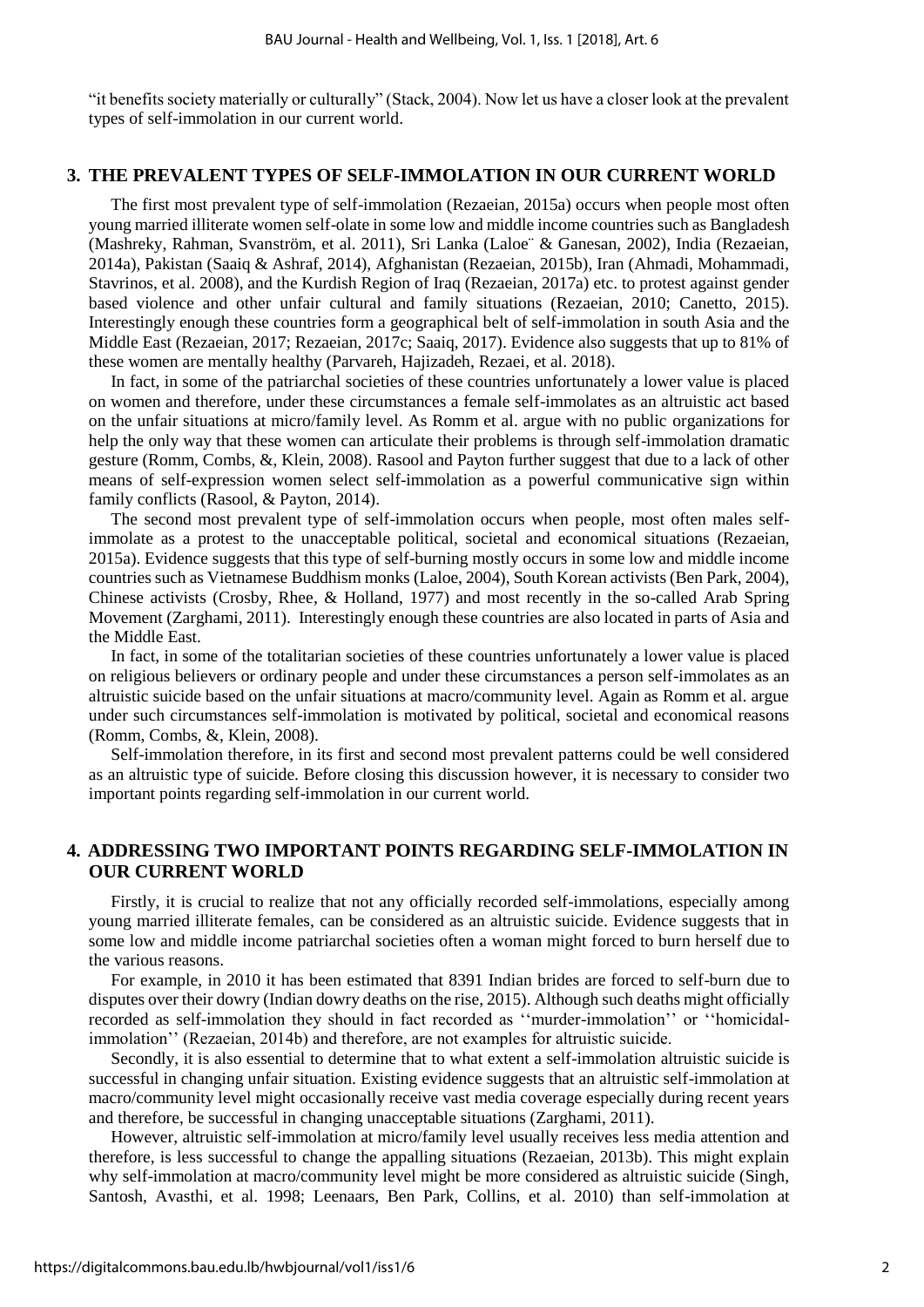#### Rezaeian: DOES DURKHEIM'S THEORY HOLD ANY TRUTHS FOR MODERN DAY SELF-IMMOLA

micro/family level. Some researchers even believe that self-immolation at micro level should be considered as fatalistic suicide (Aliverdinia, & Pridemore, 2009).

Nonetheless, some of those women who self-immolated themselves clearly stated that they had chosen this method to show their protest against their horrendous family situations (Aliverdinia, & Pridemore, 2009). This clearly explains that self-immolation among females is very much as like as political motivated self-immolation. We should take into account this fact that a majority of these women are mentally healthy (Parvareh, Hajizadeh, Rezaei, et al. 2018) and self-immolate to show their protest in the hope of constructing a better family/society situation. This equivalent to altruistic suicide in which a person kills herself/himself for something she/he loves better than herself/himself (Stack, 2004).

# **5. CONCLUSIONS**

Self-immolation in our modern society and especially within some low and middle income countries in some parts of Asia and the Middle East might apply mostly as the altruistic suicide. This is a social self-sacrifice phenomenon, which culturally approved and happens in community in which a low value is considered for some of its members. By self-immolation these members of societies articulate their protest against the unfair situation in a dramatic gesture in the hope of creating a better world for the next generations. It seems that by considering their rightful demands in advance we would be able to prevent most altruistic type of self-immolations (Rezaeian, 2014c).

## **REFERENCES**

- Ahmadi, A., Mohammadi, R., Stavrinos, D., Almasi, A., Schwebel, D,C. (2008). Self-immolation in Iran. J Burn Care Res. 29(3):451–60.
- Aliverdinia, A., Pridemore, W, A. (2009). Women's fatalistic suicide in Iran: a partial test of Durkheim in an Islamic Republic. *Violence Against Women*. 15(3):307-20.
- Ben Park, B, C. (2004). Sociopolitical contexts of self-immolations in Vietnam and South Korea. *Arch Suicide Res*. 8(1):81-97.
- Canetto S,S. (2015). Suicidal Behaviors Among Muslim Women. Patterns, Pathways, Meanings, and Prevention. Crisis. 36(6):447-58.
- Crosby, K., Rhee, J, O., Holland, J. (1977). Suicide by fire: a contemporary method of political protest. *Int J Soc Psychiatry*. 23(1):60-9.
- Durkheim, E. (1952). *Suicide: a study in sociology* (translated by Spaulding, J and Simpson G.) London: Routledge.
- Indian dowry deaths on the rise. (accessed July 2015). http://www.telegraph.co.uk/news/worldnews/asia/india/9108642/Indian-dowry-deaths-on-therise.html.
- Johnson K,K. (1979). Durkheim revisited: "Why do women kill themselves."? *Suicide Life Threat Behav*. 9(3):145-53.
- Laloe, V. (2004). Patterns of deliberate self-burning in various parts of the world: a review. *Burns*. 30:207–15.
- Laloe¨ S,V., Ganesan, M. (2002). Self-immolation a common suicidal behaviour in eastern Sri Lanka. Burns. 28(5):475–80.
- Leenaars, A, A., Ben Park, B, C., Collins, P, I., Wenckstern, S., Leenaars, L. (2010). Martyrs' last letters: are they the same as suicide notes? *J Forensic Sci*. 55(3):660-8.
- Mashreky S,R., Rahman, A., Svanström, L., Khan, T.F., Rahman, F. (2011). Burn mortality in Bangladesh: findings of national health and injury survey. Injury. 42 (5): 507-510.
- Parvareh, M., Hajizadeh, M., Rezaei, S., Nouri, B., Moradi, G., Esmail Nasab, N. (2018). Epidemiology and socio-demographic risk factors of self-immolation: A systematic review and meta-analysis. *Burns*. 44(4):767-775.
- Rasool, I, A., Payton, J, L. (2014). Tongues of Fire: Women's suicide and self-injury by burns in the Kurdistan Region of Iraq. *Sociological Review*. 62(2).
- Rezaeian, M. (2010). Suicide among young Middle Eastern Muslim females: The perspective of an Iranian epidemiologist. Crisis. 31 :36-42.
- Rezaeian, M. (2013a). Epidemiology of self-immolation. Burns. 39(1):184-6.